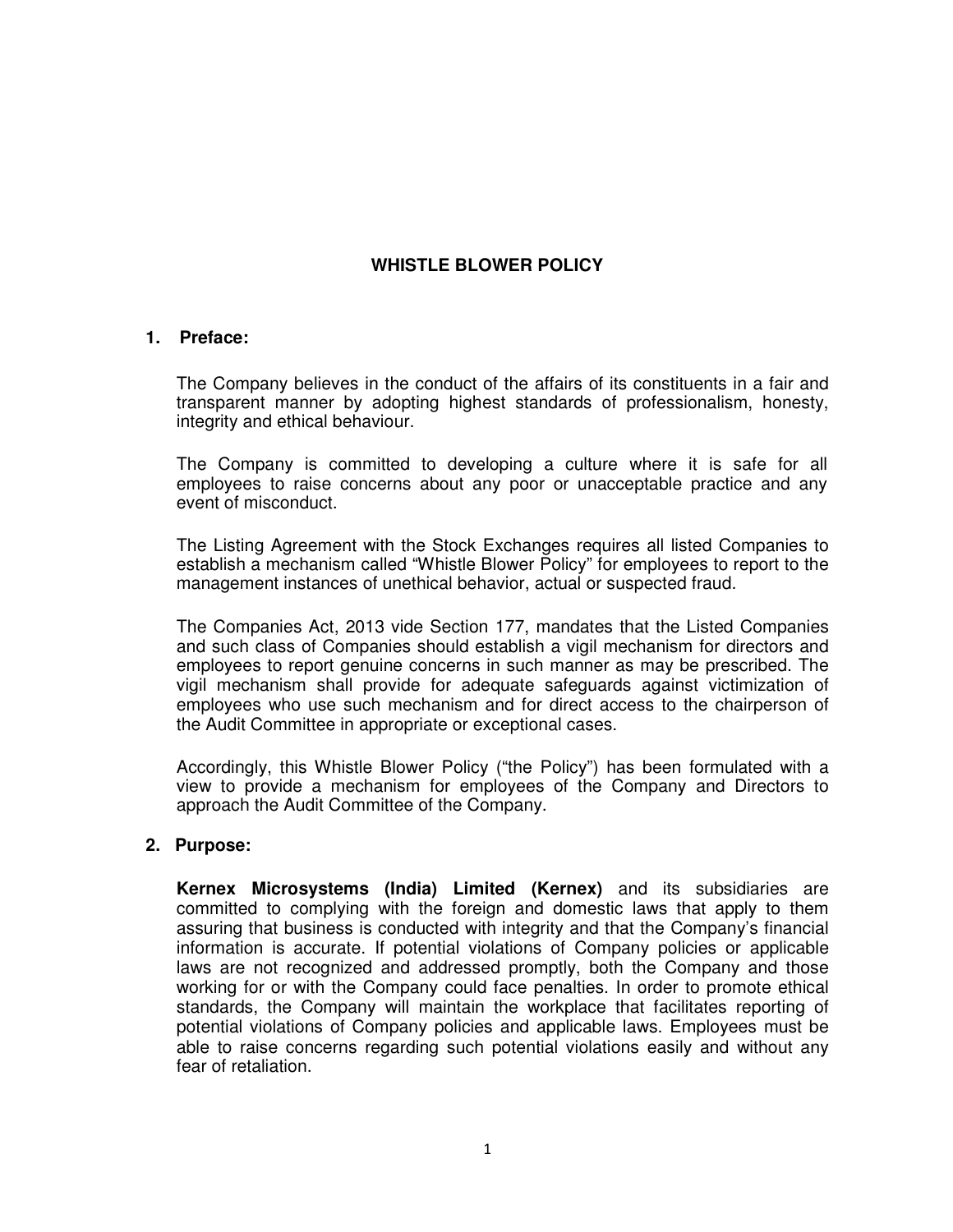# **3. Definitions:**

The definitions of some of the key terms used in this Policy are given below. Capitalized terms not defined herein shall have the meaning assigned to them under the applicable law.

- a. **"Audit Committee"** means the Audit Committee constituted by the Board of Directors of the Company in accordance with Section 177 of the Companies Act, 2013 and read with the provisions of the Listing Agreement with the Stock Exchanges.
- b. **"Authorized officer'** means the Officer appointed by the Board to discharge the designated functions under this Policy including assisting the Committee or Board in receipt, investigation etc., of the disclosures.
- c. **"Disciplinary Action"** means any action that can be taken on the completion of or during the investigation proceedings including but not limiting to a warning, imposition of fine, suspension from official duties or any such action as is deemed to be fit considering the gravity of the matter.
- d. **"Employee"** means every employee of the Company (whether working in India or abroad), including the Directors in the employment of the Company.
- e. **"Investigator(s)"** means those person(s) authorised, appointed, consulted or approached by the Audit Committee and includes the auditors of the Company.
- f. **"Protected Disclosure"** means any communication made in good faith that discloses or demonstrates information that may evidence unethical or improper activity.
- g. **"Subject"** means a person against or in relation to whom a Protected Disclosure has been made or evidence gathered during the course of an investigation.
- h. **"Whistle Blower"** means an Employee or Director making a Protected Disclosure under this Policy.
- i. **"Whistle Officer"** or "Committee" means an Officer or Committee of persons who is nominated / appointed to conduct detailed investigation.

## **4. Scope:**

a. The Whistle Blower(s) role is that of a reporting party with reliable information. They are not required or expected to act as investigator(s) or finder(s) of facts, nor would they determine the appropriate corrective or remedial action that may be warranted in a given case.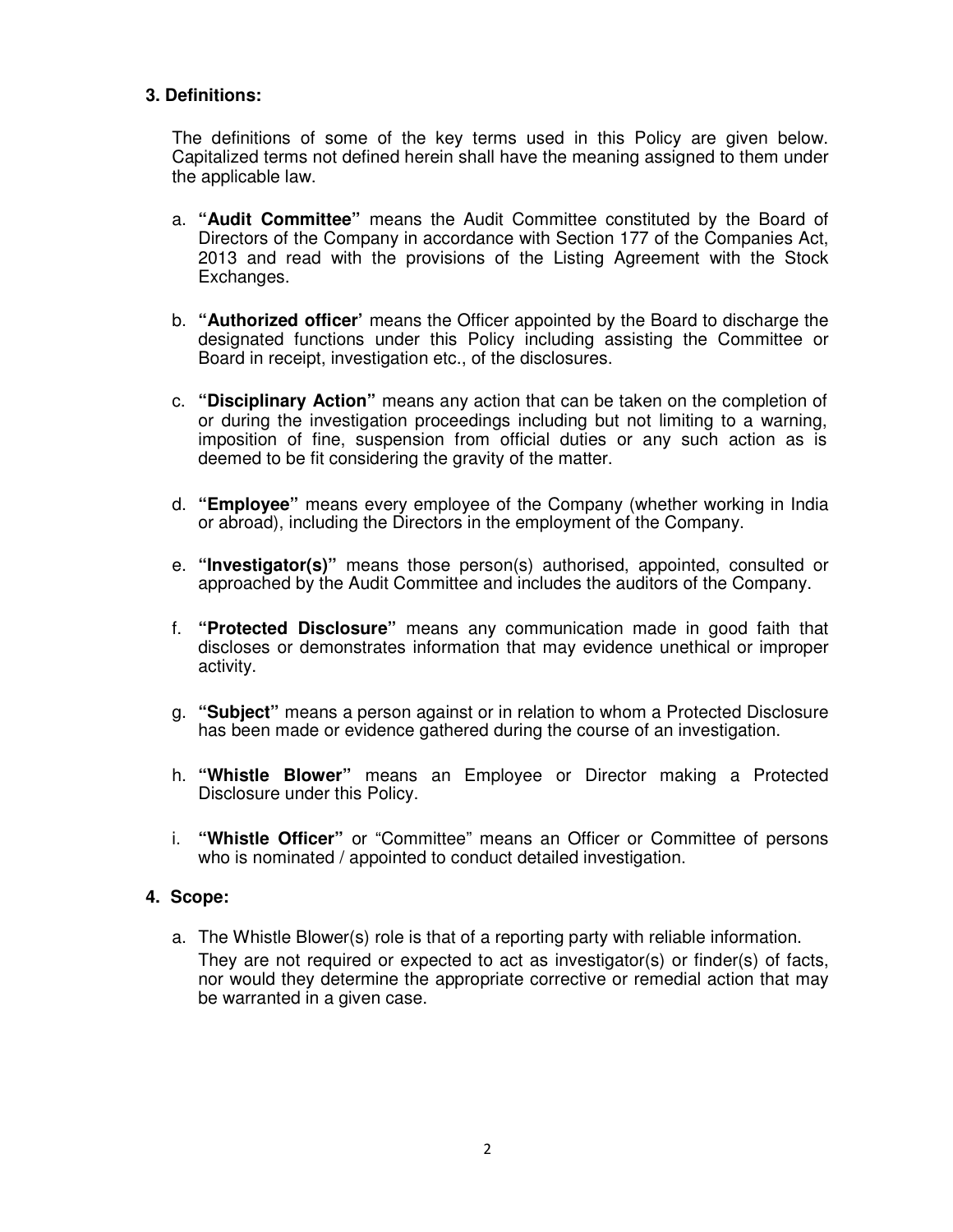- b. Whistle Blower(s) should not act on his/their own in conducting any investigative activities, nor do they have a right to participate in any investigative activities other than as requested by the Authorized Officer or the Chairman of the Audit Committee or the Investigator.
- **c.** Protected Disclosure will be appropriately dealt with by the Chairman of the Audit Committee, or any Officer authorized for this purpose, as the case may be.
- d. Whistle Blower(s) must put his/their name(s) to allegation(s) and investigation may not be possible unless the source of the information is identified. **Disclosures expressed anonymously will NOT be investigated in the normal course.**

The policy covers malpractices and events which have taken place/suspected to take place involving

- 1. Abuse of authority
- 2. Breach of Contract
- 3. Negligence causing substantial and specific danger to public health and safety
- 4. Manipulation of Company data/ records
- 5. Financial irregularities, including fraud or suspected fraud
- 6. Deficiencies in internal control and check
- 7. Deliberate error in preparation of financial statements or misrepresentation of financial reports
- 8. Any unlawful act whether civil/criminal
- 9. Deliberate violation of law/ regulation
- 10. Perforation of confidential/proprietary information
- 11. Wastage/ misappropriation of Company funds/assets
- 12. Breach of Company policy or failure to implement or comply with any approved Company policy

The Policy should not be used in place of the Company grievance procedures or to be a route for raising malicious or unfounded allegations against colleagues.

## **5. Eligibility:**

All Employees of the Company and the Directors are eligible to make Protected Disclosure(s) under the Policy. The Protected Disclosure(s) may be in relation to matters concerning the Company or its Subsidiaries.

#### **6. Disqualifications:**

- a. While it will be ensured that genuine Whistle Blower(s) are accorded complete protection from any kind of unfair treatment as herein set out, any abuse of this protection will warrant disciplinary action.
- b. Protection under this Policy would not mean protection from disciplinary action arising out of false or bogus allegations made by a Whistle Blower knowing it to be false or bogus or with a mala fide intention.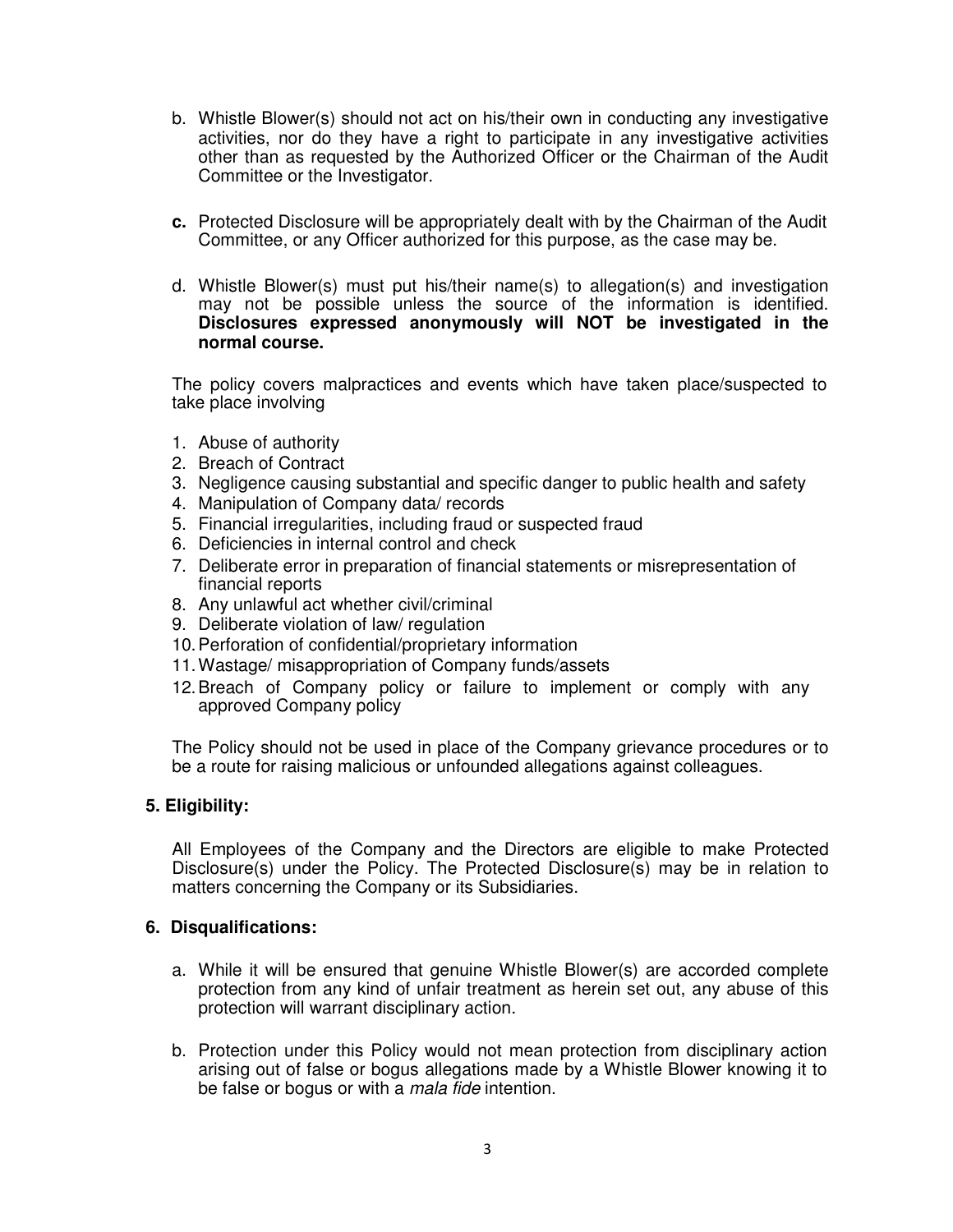c. Whistle Blower(s), who make any Protected Disclosure(s), which have been subsequently found to be *mala fide* or malicious or Whistle Blower(s) who make 3 or more Protected Disclosure(s), which have been subsequently found to be frivolous, baseless or reported otherwise than in good faith, will be disqualified.

## **7. Procedure:**

- a. All Protected Disclosure(s) concerning financial/accounting matters should be addressed to the Chairman of the Audit Committee of the Company for investigation.
- b. In respect of all other Protected Disclosure(s), those concerning the employees at the level of Vice President(s) and above should be addressed to the Chairman of the Audit Committee of the Company and those concerning all other employee(s) should be addressed to the authorized officer appointed in this regard, i.e., the Compliance Officer at the Registered Office of the Company.
- c. The contact details of the Chairman of the Audit Committee are as under:

# **Sri.CA T V S N Raju**

Chairman – Audit Committee Kernex Microsystems (India) Limited Plot No.38 to 41, Hardware Technology Park, Kancha Imarat, Maheshwaram, Hyderabad – 501 510.

In case a Whistle Blower(s) feels that he/she has been victimized in employment related matters because of reporting about the violation of the Code, he/ she can submit a "Grievance" to the authorized officer, giving specific details of nature of victimization allegedly suffered by him/her. All such grievance(s) will be examined by the Audit Committee. The Committee will meet at regular interval(s) and examine the grievance(s) on merits. The Committee will also conduct necessary investigation of the concern and recommend appropriate action as the case may be.

While Management is determined to give appropriate protection to the genuine Whistle Blower(s), the employees at the same time are advised to refrain from using this facility for furthering their own personal interest. If proved, such cases may be referred to the Audit Committee for disciplinary action.

- d. If a protected disclosure is received by any executive of the Company other than Chairman of Audit Committee, the same should be forwarded to the Company's Authorized Officer or the Chairman of the Audit Committee for further appropriate action. Appropriate care must be taken to keep the identity of the Whistle Blower(s) confidential.
- e. Protected Disclosure(s) should preferably be reported in writing so as to ensure a clear understanding of the issues raised and should either be typed or written in a legible handwriting in English.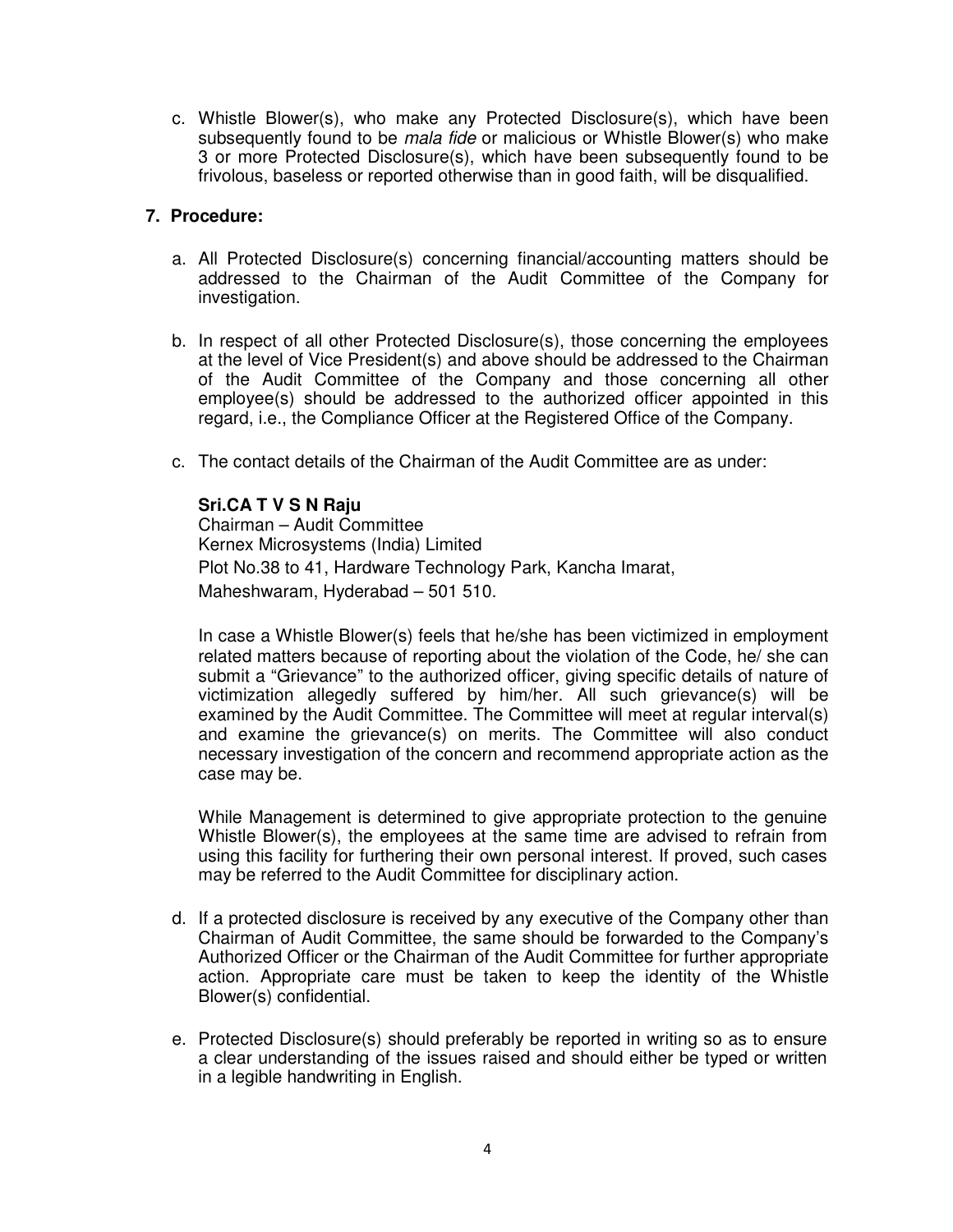- f. The Protected Disclosure(s) should be forwarded under a covering letter which shall bear the identity of the Whistle Blower. The Chairman of the Audit Committee / Authorized Officer, as the case may be shall detach the covering letter and forward only the Protected Disclosure(s) to the Audit Committee for investigation.
- g. Protected Disclosure(s) should be factual and not speculative or in the nature of a conclusion, and should contain as much specific information as possible to assess the nature and extent of the concern.
- h. For the purpose of providing protection to the Whistle Blower(s), the Whistle Blower(s) should disclose his/her/their identity in the covering letter forwarding such Protected Disclosure(s).

## **8. Investigations:**

- a. All Protected Disclosure(s) reported under this Policy will be thoroughly investigated by the Audit Committee of the Company in accordance with the normal procedure. The Audit Committee may at its discretion, consider the involvement of any other Officer(s) of the Company for the purpose of investigation.
- b. The decision to conduct an investigation is not an accusation and is to be treated as a neutral fact-finding process. The outcome of the investigation may not support the conclusion of the Whistle Blower(s) that an improper or unethical act was committed.
- c. The identity of a Subject(s) will be kept confidential to the extent possible given the legitimate needs of law and the investigation.
- d. Subject(s) will normally be informed of the allegations at the outset of a formal investigation and have opportunities for providing his/her/their inputs during the investigation.
- e. Subject(s) shall have a duty to co-operate with the Authorized Officer / Audit Committee during investigation to the extent that such co-operation will not compromise self-incrimination protections available under the applicable laws.
- f. Subject(s) have a right to consult a person or persons of their choice, except Authorized Officer or the Audit Committee and/or the Whistle Blower. This may involve representation including legal representation. Subject(s) shall be free at any time to engage counsel at his/her/their own cost to represent them in the investigation proceedings.
- g. Subject(s) have a responsibility not to interfere with the investigation. Evidence shall not be withheld, destroyed or tampered with, and witnesses shall not be influenced, coached, threatened or intimidated by the Subject(s). If he/she/they is/are found indulging in any such actions it will make him/her/them liable for disciplinary actions. Under no circumstances, subject(s) should compel investigator to disclose the identity of the Whistle Blower.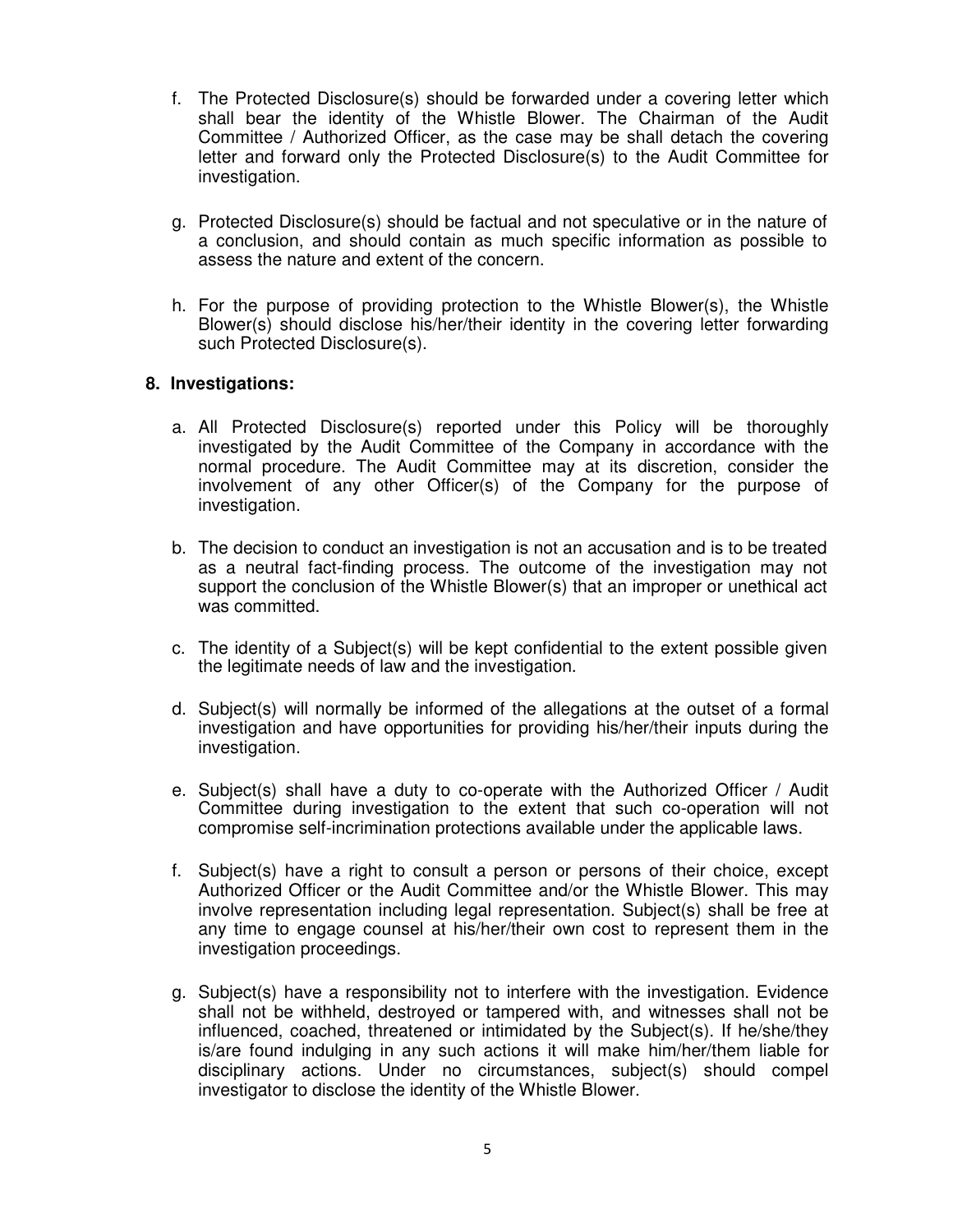- h. Unless there are compelling reasons not to do so, Subject(s) will be given the opportunity to respond to material findings contained in an investigation report. No allegation of wrongdoing against a Subject shall be considered as maintainable unless there is good evidence in support of the allegation.
- i. Subject(s) have a right to be informed of the outcome of the investigation. If allegations are not sustained, the Subject(s) should be consulted as to whether public disclosure of the investigation results would be in the best interest of the Subject(s) and the Company.
- j. The investigation shall be completed normally within 45 days of the receipt of the Protected Disclosure.

#### **9. Secrecy/Confidentiality:**

The Whistle Blower, the Subject(s), the Authorized Officer and everyone involved in the process shall:

- a. maintain complete confidentiality/ secrecy of the matter
- b. not discuss the matter in any informal/social gatherings/ meetings
- c. discuss only to the extent or with the persons required for the purpose of completing the process and investigations
- d. not keep the papers unattended anywhere at any time
- e. keep the electronic mails/files under password

If anyone is found not complying with the above, he/ she shall be held liable for such disciplinary action as is considered fit.

#### **10. Protection:**

- a. No unfair treatment will be shown to the Whistle Blower in view of his/her having reported a Protected Disclosure under this Policy. The Company, as a policy, condemns any kind of discrimination, harassment, victimization or any other unfair employment practice being adopted.
- b. No one may take any adverse action against any employee for complaining about, reporting, or participating, or assisting in the investigation of, a reasonably suspected violation of any law. The Company takes reports of such retaliation seriously. Incidents of retaliation against any employee reporting a violation or participating in the investigation of a reasonably suspected violation will result in appropriate disciplinary action against anyone responsible, including possible termination of employment. Those working for or with the Company who engage in retaliation against reporting employees may also be subject to appropriate penalties.